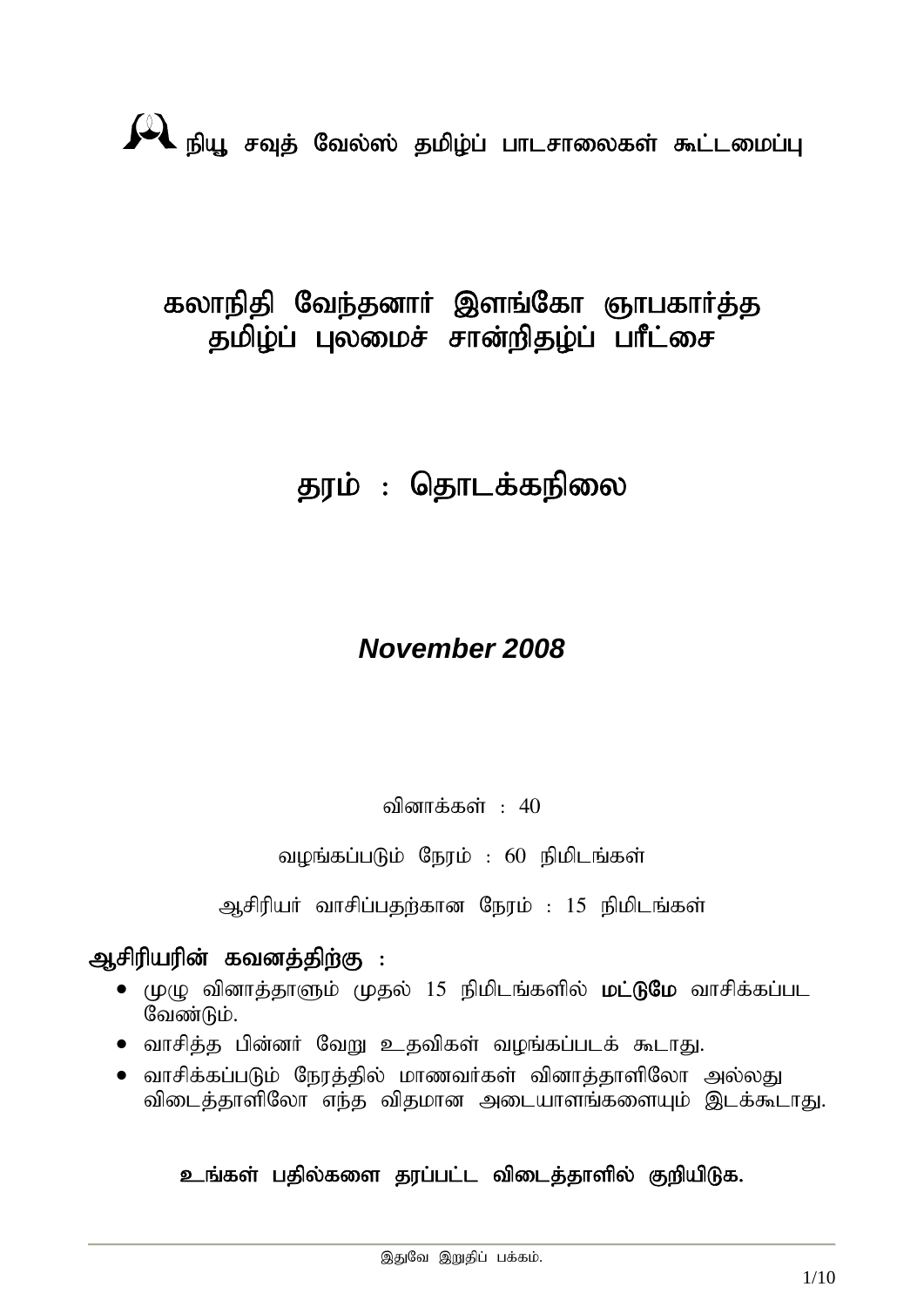For questions 1 to 3, choose the word(s) that best describe the action shown in the picture.<br>1  $(\mu$ தல் 3 வரையுள்ள

1 முதல் 3 வரையுள்ள வினாக்களுக்கு அருகில் உள்ள படத்தில் நடக்கும் செய்கையைச் சரியாகக் குறிக்கும் சொல்லை (சொற்களை) தெரிவு செய்க.



1. இந்த சிறுவன்

- $(a)$  படம் வரைகிறான்
- $(b)$  ஓடுகிறான்
- $(c)$  புத்தகம் படிக்கிறான்
- $(d)$  சாப்பிடுகிறான்



#### $2.$  குரங்கு

- $(a)$  தாவிக்கொண்டு இருக்கிறது
- $(b)$  தூங்கிக் கொண்டு இருக்கிறது
- (c) சாப்பிட்டுக் கொண்டு இருக்கிறது
- $(d)$  ஏறிக் கொண்டு இருக்கிறது



- 3. இப்படத்தில் காணும் காட்சி
- (a) புகையிரத நிலையத்தில் பேருந்து நுழைகிறது (b) பேருந்து நிலையத்தில் புகையிரதம் நுழைகிறது
- (c) புகையிரத நிலையத்தில் புகையிரதம் நுழைகிறது
- $(d)$  பேருந்து நிலையத்தில் பேருந்து நுழைகிறது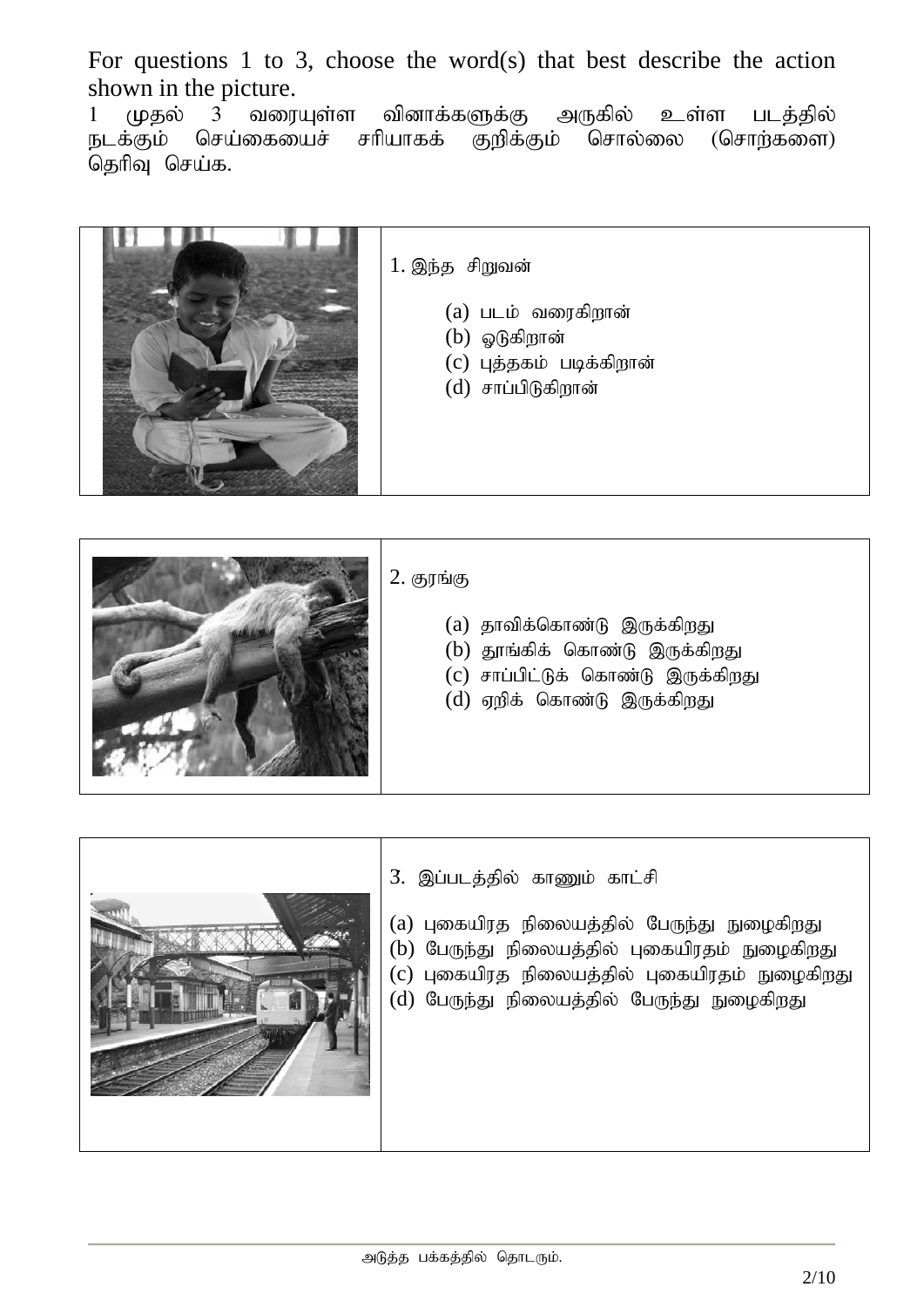Read and understand the Poem "குருவி" and answer the questions 4 to 7.<br>"குருவி" என்ற பாடலை வாசித்து அவற்றில் இருந்து பெறப்ப ''குருவி" என்ற பாடலை வாசித்து அவற்றில் இருந்து பெறப்படும்<br>தகவல்களைக் கொண்டு 4 முதல் 7 வரையுள்ள வினாக்களுக்கு  $7$  வரையள்ள வினாக்களுக்கு விடையளிக்கவும்.

## குருவி

குருவி பறந்து வந்ததாம் குழந்தை அருகில் நின்றதாம்

பாவம் அதற்குப் பசிக்குதாம் பாப்பா நெல்லைக் கொடுத்ததாம்

குருவி அந்த நெல்லையே கொத்திக் கொத்தித் தின்றதாம்

பசியும் நீக்கிப் பறந்ததே பாப்பா இன்பம் கொண்டதே

| 4. பாடலில் எந்த பறவை பற்றி சொல்லி<br>இருக்கிறது?<br>$(a)$ காகம்<br>$(b)$ குருவி<br>$(c)$ மயில்<br>(d) வாத்து | 5. பறவை எங்கே வந்து நின்றது?<br>(a) குழைந்தைக்கு பின்னால்<br>(b) குழைந்தைக்கு முன்னால்<br>(c) குழைந்தைக்கு அருகில்<br>(d) மரத்தில் |
|--------------------------------------------------------------------------------------------------------------|------------------------------------------------------------------------------------------------------------------------------------|
| 6. பாப்பா பறவைக்கு என்ன கொடுத்தது?<br>$(a)$ பழம்<br>(b) கல்<br>$(c)$ தண்ணீர்<br>$(d)$ நெல்                   | 7. பறவை பறந்தபின் பாப்பா எப்படி<br>உணர்ந்தது?<br>(a) அழுகையாக<br>(b) துக்கமாக<br>(c) இன்பமாக<br>(d) விளையாட்டாக                    |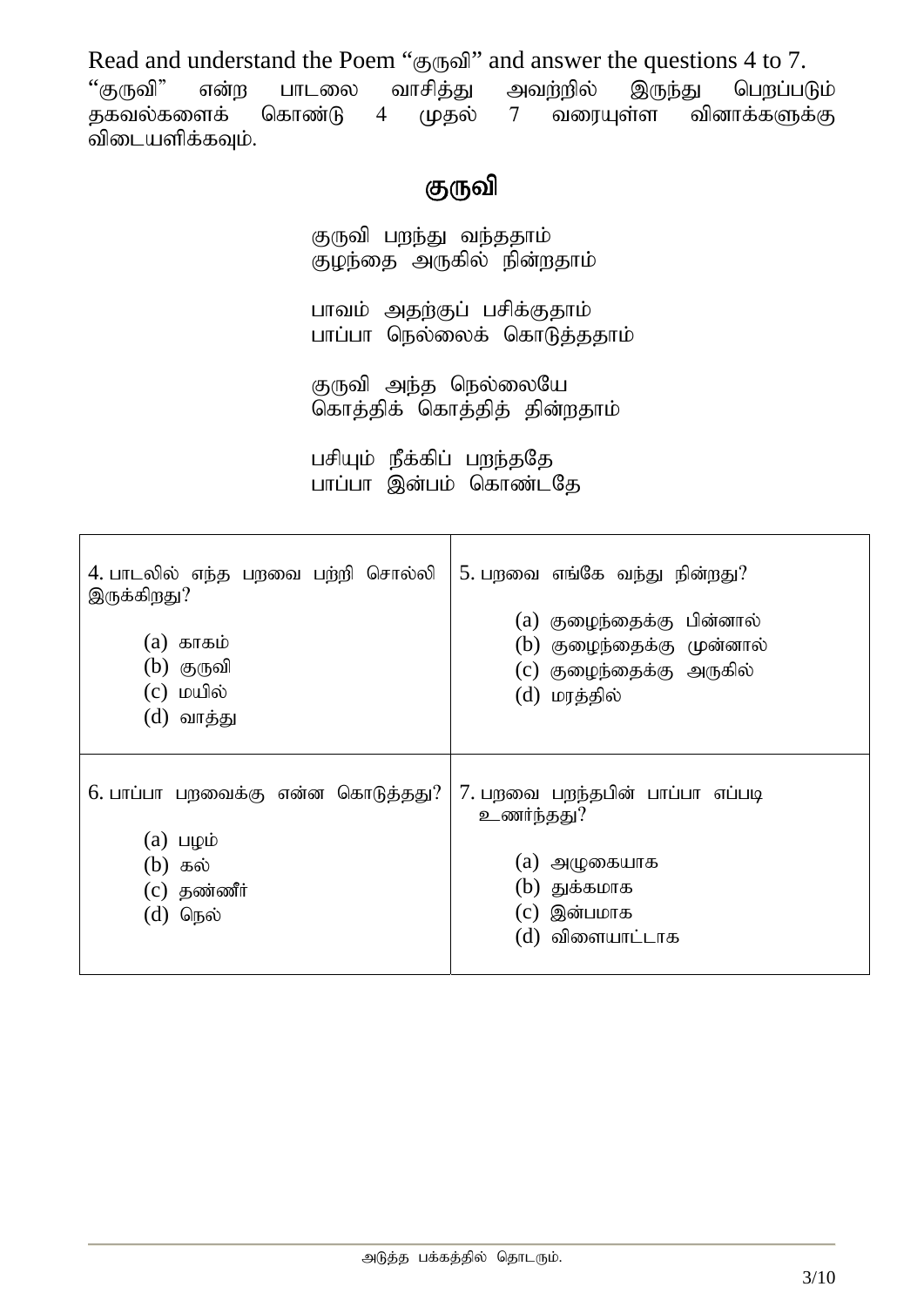For questions 8 and 9 choose the word that is spelt incorrectly in the given sentence.

8 ஆம், 9ஆம் வினாக்களுக்குத் தரப்பட்ட வசனத்திலே பிழையாக எழுதப்பட்டுள்ள சொல்லினைக் காட்டுக.

- 8. நானும் என் தம்பியும் நீச்சல்குலம் சென்றோம்.
	- $(a)$   $\delta$ <sub>5</sub> $\delta$
	- $(b)$  நீச்சல்குலம்
	- $(c)$  சென்றோம்
	- $(d)$  நானும்

9. என் வீட்டில் பல நிறங்களில் புக்கள் உள்ளன.

- $(a)$  வீட்டில்
- $(b)$  цக்கள்
- $(c)$   $\Omega$  original
- $(d)$  நிறங்களில்

For questions 10 and 11 choose the correct spelling of the underlined word that is spelt incorrectly in the given sentence.

 $10$ ஆம்,  $11$ ஆம் கேள்விகளில் பிழையான ஒரு சொல் கோடிட்டு காட்டப்பட்டுள்ளது. அதற்குரிய சரியான சொல் எது?

10. என் குடும்பம் பிரிய குடும்பம்.

- $(a)$  பெரிய
- $(b)$  Gumu
- $(c)$  பொரிய
- $(d)$  பேறிய

11. நான் தமையில் தொப்பி மாட்டினேன்.

- $(a)$  தளையில்
- $(b)$  குலையில்
- $(c)$  குறையிள்
- $(d)$  துழையில்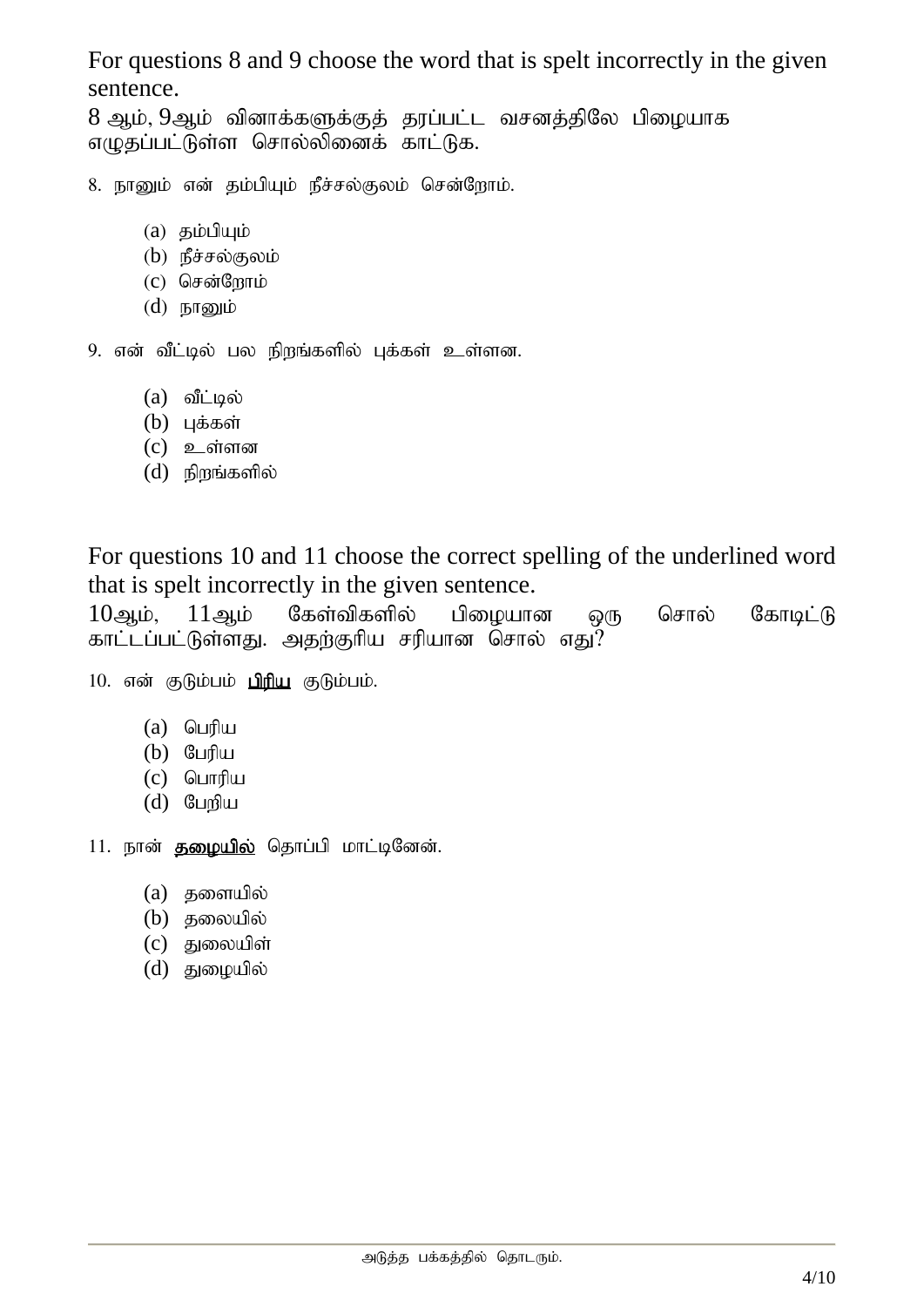Look at the pictures carefully and answer questions 12 to 15. படங்களைக் கவனமாகப் பார்த்து 12 முதல் 15 வரையுள்ள வினாக்களுக்கு விடையளிக்கவும்.



12. இந்தப் படத்தில் காணப்படும் காட்சி எவ்வாறு தோன்றுகிறது?

- $(a)$  மனிதர் வாகனத்தின் உள்ளே இருப்பது போல
- (b) மனிதர் வாகனத்தின் மேலே நிற்பது போல
- (c) மனிதர் வாகனத்தின் கீழே இருப்பது போல
- (d) மனிதர் வாகனத்தின் அருகில் நிற்பது போல



13. இப்படத்தில் காணப்படுவது:

- $(a)$  ஒரு பூக்கடை.
- $(b)$  ஒரு பழக்கடை.
- $(c)$  ஒரு துணிக்கடை.
- $(d)$  @ரு புத்தகக்கடை.



14. இந்தப் படத்தில் காணப்படும் வாகனம்

- $(a)$  வீட்டிற்குப் பின்னால் நிற்கிறது.
- $(b)$  வீட்டிற்குப் பக்கத்தில் நிற்கிறது.
- $(c)$  வீட்டிற்கு முன்னால் நிற்கிறது.
- $(d)$  வீட்டிற்கு உள்ளே நிற்கிறது.



- 15. இப்படத்தில் மனிதர்கள்:
	- $(a)$  வீட்டிற்கு உள்ளே நிற்கிறார்கள்.
	- $(b)$  வீட்டிற்கு மிக அருகில் நிற்கிறார்கள்.
	- $(c)$  வீட்டிற்குப் பக்கத்தில் நிற்கிறார்கள்.
	- $(d)$  வீட்டிற்குப் தொலைவில் நிற்கிறார்கள்.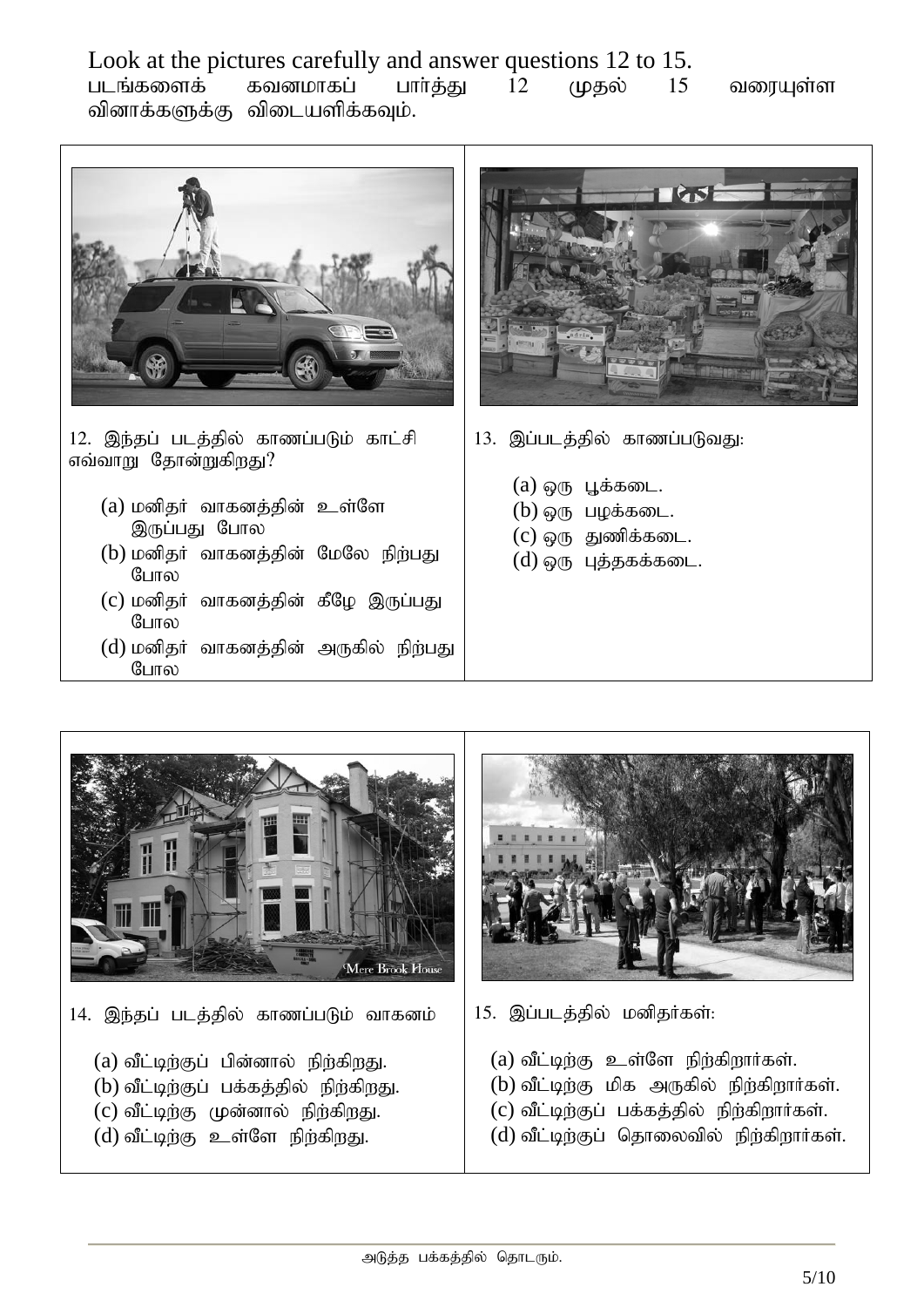For questions 16 to 21 choose the best answer.

 $16$  (முதல் 21 வரையுள்ள வினாக்களுக்கு ஒவ்வொரு இடைவெளிக்கும் மிகவும் பொருத்தமான சொல்லைத் தெரிவுசெய்க.

16. vdf ;Fg; gupR \_\_\_\_\_\_\_\_\_\_\_\_\_\_\_\_\_\_\_\_\_\_\_\_\_\_\_\_\_\_\_\_ .

- $(a)$  கிடைத்தன
- $(b)$  கிடைத்தது
- $(c)$  பெற்றது
- $(d)$  பெற்றன
- 17. ,d;W kio \_\_\_\_\_\_\_\_\_\_\_\_\_\_\_\_\_\_\_\_\_\_\_\_\_\_\_\_\_ .
	- $(a)$  காயும்
	- $(b)$  பெய்யும்
	- $(c)$   $log$ றுயும்
	- (d) உதிக்கும்

18. ehd; tz;bia \_\_\_\_\_\_\_\_\_\_\_\_\_\_\_\_\_\_\_\_\_\_\_\_\_\_\_\_\_\_ .

- $(a)$  *Q*l $Q$ னேன்
- $(b)$  ஏறினேன்
- $(c)$  இறங்கினேன்
- $(d)$  ஓட்டினேன்.
- 19. நான் படம்
	- $(a)$  வரைந்தேன்
	- $(a)$  எழுதினேன்
	- $(b)$  படித்தேன்
	- $(c)$  தூங்கினேன்
- $20.$  நீங்கள் எப்படி \_\_\_\_\_\_\_\_\_\_\_\_\_\_\_\_\_\_\_\_\_\_\_\_\_\_\_\_\_\_\_\_\_\_\_?

- $(a)$  இருக்கிறாய்
- $(b)$  இருக்கிறீர்கள்
- $(c)$  இருக்கிறாள்
- $(d)$  இருக்கிறார்கள்
- 21. மாம்பழம் இனிக்கும், பாகற்காய்
	- $(a)$  புளிக்கும்
	- $(b)$  உறைக்கும்
	- $(c)$  இனிக்கும்
	- (d) கசக்கும்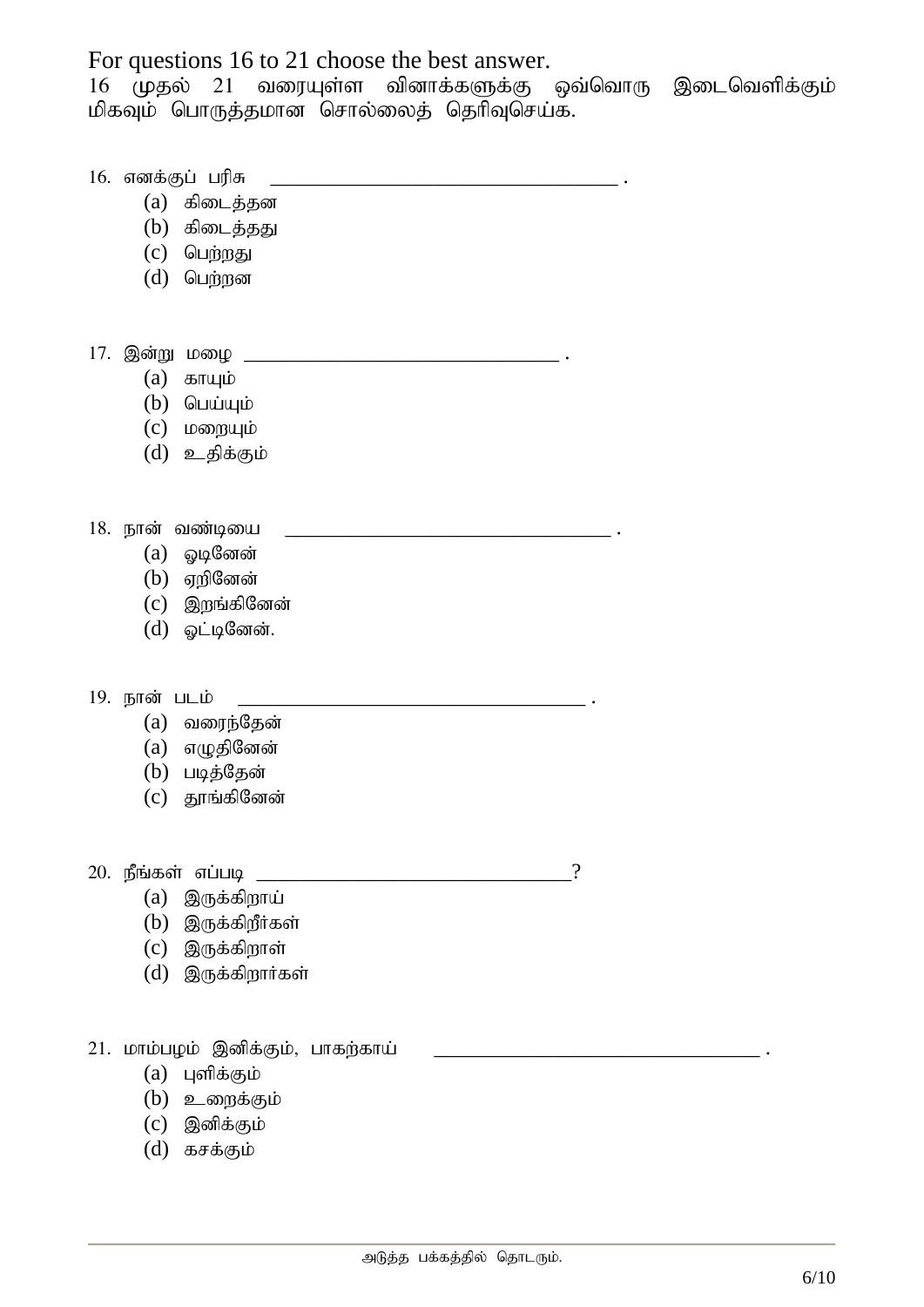For questions 22 to 24 choose the word(s) that has (have) the closest meaning to the underlined word(s).

22 (மதல் 24 வரை கோடிட்ட சொல்லுக்கு (சொற்களுக்கு) மிகப் பொருத்தமான சொல் (சொற்களை) தருக.

| 22. நான் இரவு 8 மணிக்கு <u>உ<b>றங்க</b></u><br>செல்வேன்.<br>(a) சாப்பிட<br>$(b)$ தூங்க<br>$(c)$ விளையாட<br>$(d)$ படிக்க | 23. எனக்கு தோசை உண்ணப் பிடிக்கும்<br>(a) சாப்பிட<br>$(b)$ குடிக்க<br>$(c)$ பார்க்க<br>(d) கொடுக்க |
|-------------------------------------------------------------------------------------------------------------------------|---------------------------------------------------------------------------------------------------|
| 24. நாம் <b>நீராடுவோம்</b><br>(a) விளையாடுவோம்<br>(b) சாப்பிடுவோம்<br>(c) தூங்குவோம்<br>(d) குளிப்போம்                  |                                                                                                   |

For questions 25 to 27 give the opposites to the underlined words.  $25$  (முதல்  $27$  வரை கோடிட்ட சொல்லுக்கு எதிர்ச்சொல் தருக.

25. மேசையின் மேலே புத்தகம் இருக்கிறது.

- $(a)$  நடுவில்
- $(b)$   $f_{\theta}^{\theta}(\theta)$
- $(c)$  பின்னால்
- $(d)$  (фолотной)

#### $26.$  முயல் வேகமாக ஓடும்.

- $(a)$  மெதுவாக
- $(b)$  அதிகமாக
- $(c)$  விரைவாக
- $(d)$   $L$   $m$ ந்து
- 27. பழத்தோலை **வெளியே** எறிந்தான்.
	- $(a)$  வீட்டில்
	- $(b)$  பூங்காவில்
	- $(c)$  **p**\_ $\sin$   $\theta$  on
	- $(d)$  சாலையில்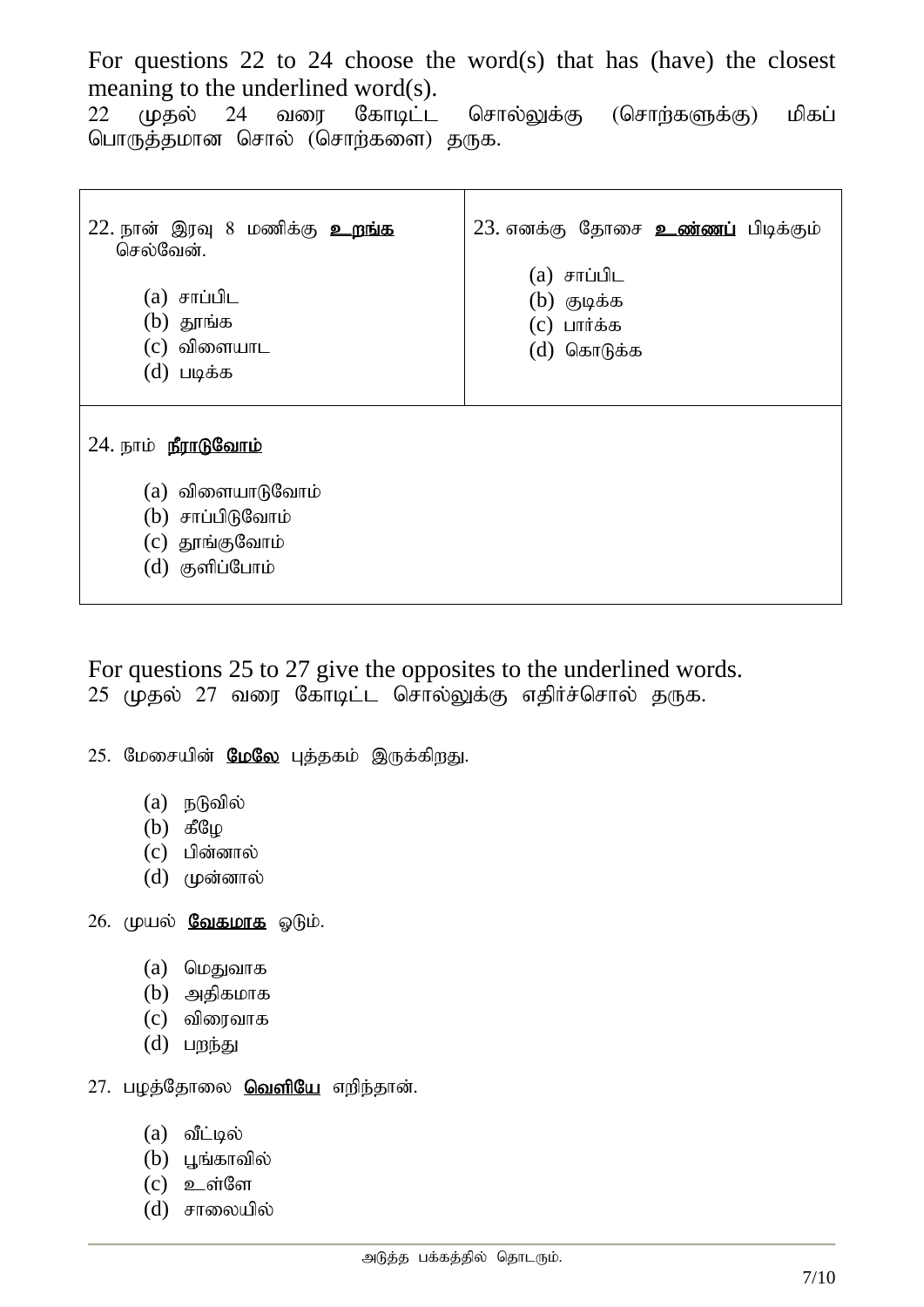Read and understand the text "பிறந்த நாள் அழைப்பிதழ்" and answer the questions 28 to 31.

''பிறந்த நாள் அழைப்பிதழ்" பற்றிய குறிப்புகளை வாசித்து அவற்றில் இருந்து பெறப்படும் தகவல்களைக் கொண்டு 28 முதல் 31 வரையுள்ள வினாக்களுக்கு விடையளிக்கவும்.

# பிறந்தநாள் விழா அழைப்பிதழ்

வாணியின் பிறந்தநாள் விழா நடைபெறும் இடம்: 33, ராணி சாலை, ஹோம்புஷ்

நடைபெறும் நாள்: 21-12-2008

நேரம்: 6 மணி முதல் 8 மணி வரை

(முடிந்தால் ஊதா நிற உடையில் வரவும்)

 $28.$  விழா நடைபெறும் இடம் எந்த சாலையில் உள்ளது.

- $(a)$   $\pi$  $\sigma$
- $(b)$  நிலா
- $(c)$  **p**arg<sub> $\overline{b}$ </sub>
- $(d)$  கல்லாரி
- 29. விழா எந்த மாதம் நடைபெறுகிறது?
	- $(a)$   $L$
	- $(b)$  சித்திரை
	- $(c)$  цரட்டாதி
	- $(d)$  *LOTT* if  $\mathfrak{g}_{\mathfrak{p}}(d)$

30. இது யாருடைய பிறந்தநாள் அழைப்பிதழ்?

- $(a)$   $\sigma$ zo $\sigma$ jangaran
- $(b)$  சுதா
- $(c)$  வாணி
- (d) khyh

 $31.$  அழைப்பிதழில் எந்த நிற உடை பற்றி சொல்லி இருக்கிறது?

- $(a)$  சிவப்பு
- $(b)$  ஊதா
- $(C)$  மஞ்சள்
- $(d)$  வெள்ளை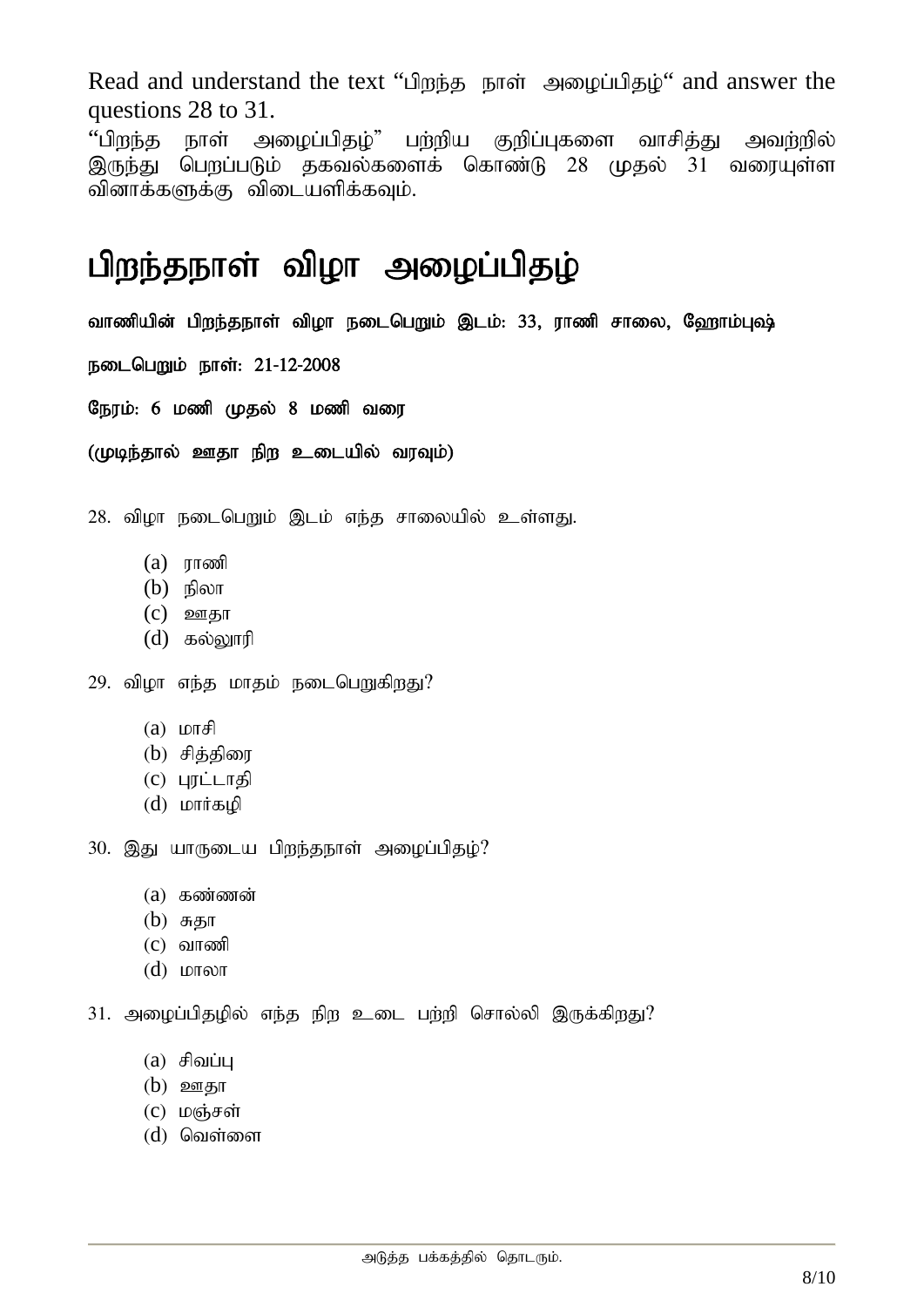For questions 32 to 34 rearrange the sentences in order.

32 (மதல் 34 வரையுள்ள கேள்விகளுக்கு தரப்பட்ட வசனங்களை சரியான லுமங்கில் அமைக்குக் காட்டுக.

- 32. (1) வீட்டை பூட்டினேன்.
	- $(2)$  பேருந்து வந்தது.
	- $(3)$  பேருந்து நிலையம் அடைந்தேன்.
	- $(4)$  பேருந்தில் ஏறி அமர்ந்தேன்.
	- (a)  $(2)$ ,  $(3)$ ,  $(1)$ ,  $(4)$  (b)  $(2)$ ,  $(4)$ ,  $(3)$ ,  $(1)$
	- (c) (3), (2), (1), (4) (d) (1), (3), (2), (4)
- $33.$   $(1)$  அம்மா மகிழ்ச்சி அடைந்தாள்.
	- $(2)$  அழகாக படம் வரைந்தேன்.
	- $(3)$  அம்மாவிடம் காட்டினேன்.
	- (4) நான் எழுதுகோலை எடுத்தேன்.
	- (a)  $(1)$ ,  $(2)$ ,  $(3)$ ,  $(4)$  (b)  $(4)$ ,  $(1)$ ,  $(2)$ ,  $(3)$ (c) (4), (2), (3), (1) (d) (4), (3), (2), (1)
- $34.$   $(1)$  தொலைக்காட்சியில் படம் பார்த்தோம்.
	- $(2)$  வீட்டிற்கு நண்பர்கள் வந்தார்கள்.
	- $(3)$  **p** come p coing  $|I|$ .
	- (4) படம் முடிந்தபின் அனைவரும் எழுந்து சென்றார்கள்.
	- (a)  $(2), (3), (1), (4)$  (b)  $(1), (2), (3), (4)$
	- (c) (1), (3), (2), (1) (d) (2), (4), (1), (3)

For questions 35 to 37 on "அலயம் தொழுவது சாலவும் நன்று" choose the right answer.

35 முதல் 37 வரையுள்ள ''ஆலயம் தொழுவது சாலவும் நன்று'' என்ற கொன்றை வேந்தன் பற்றிய வினாக்களுக்கு மிகவும் சரியான பதிலைத் தெரிவு செய்க.

ஆலயம் தொழுவது சாலவும் நன்று.